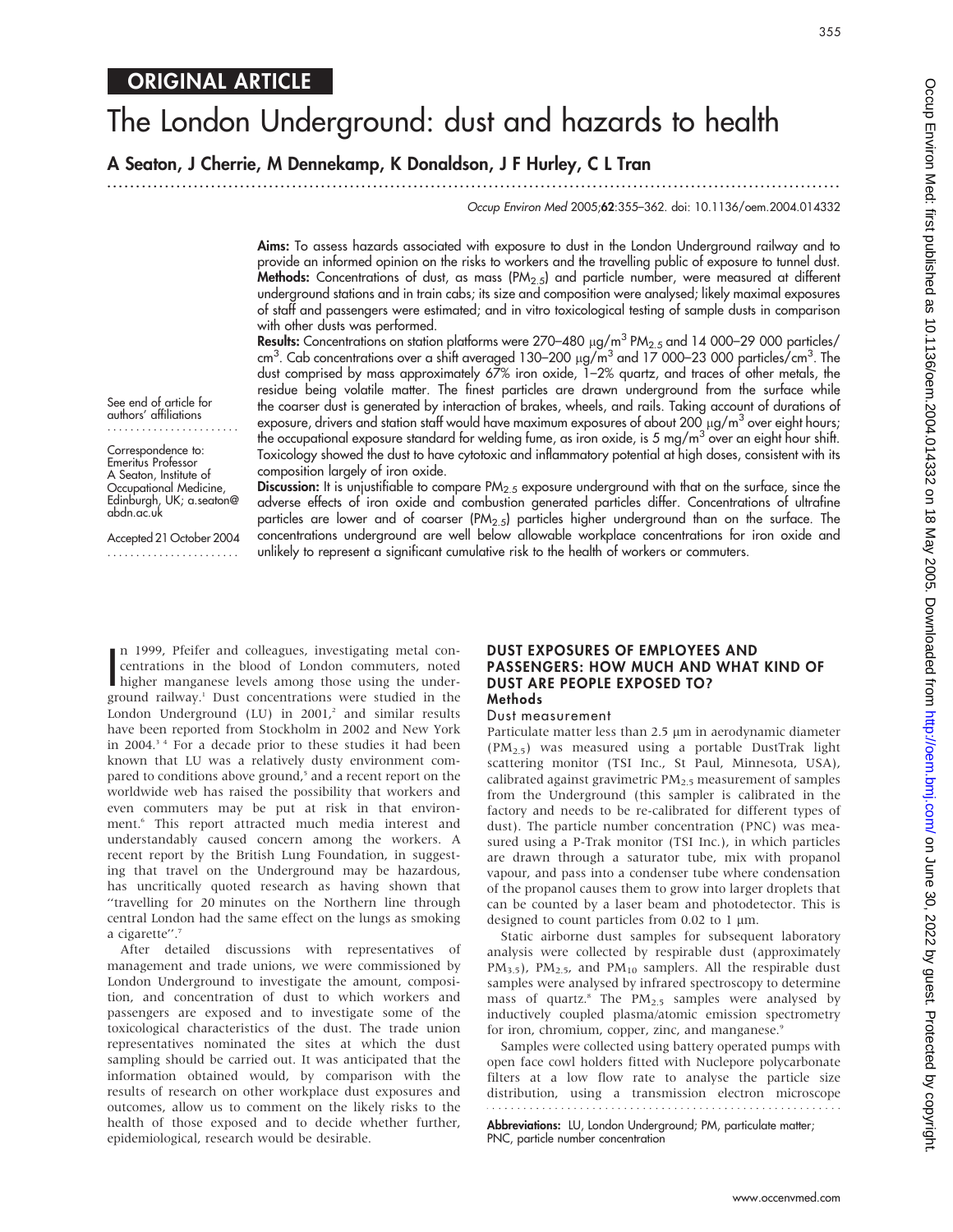(TEM). The particle analysis used a Link AN10000 semiautomatic system with the TEM set at  $5000 \times$  magnification on a slow scan speed. For each sample, approximately 1000 particles were analysed (each mean diameter being the result of 10 individual measurements per particle). This measures actual rather than aerodynamic diameter, and therefore underestimates the aerodynamic diameter of dense, iron containing particles.

The sampling heads were located approximately 2.5 m above the platforms in three busy LU stations, in two cases closest to where trains entered the station (Holland Park, HP and Hampstead, H) and in one (Oxford Circus, OC) at the far end of the platform. Measurements began around 7 am and continued until 5 pm, on three successive days. This included one of the two peaks of traffic in line with the shift patterns of workers. The flow rate of each pump based sampler was calibrated periodically during the day. Long term high volume  $PM_{2.5}$  samples were collected from the station platforms and the roof of the LU offices (Griffith House, GH) in central London, for the toxicity studies. It was not possible to collect sufficient PM  $_{2.5}$  for these studies, so a PM<sub>10</sub> sample available to us from Manchester was used in some cases.

Personal sampling in the drivers' cabs was carried out for three days on each line, using a second set of DustTrak and P-Trak samplers. Both samplers were positioned inside the cab as close as possible to the driver's breathing zone, and the driver was accompanied by one of the researchers. Sampling was from the driver's booking time until the end of the shift. These measurements were continuous except for lunch breaks, which lasted 30–60 minutes, and results were adjusted to represent the whole shift.

We recorded the times when the drivers were under- and above-ground in the cab, to aid interpretation of time specific concentrations. The platform data used for comparison comprised the concentrations half an hour before and after the time when the measurements were made on the surface. Data from the DustTrak and P-Trak used inside the cabs were adjusted so that they corresponded to the platform instruments, the former of which had been adjusted to correspond to the gravimetric  $PM<sub>2.5</sub>$  data. This adjustment was made on the basis of side-by-side comparisons of the four instruments on the station platform.

### Results

## Particle size distribution

Examination of the airborne tunnel dust by transmission electron microscope showed that the aerosol collected on each station platform was qualitatively similar, as illustrated in fig 1. Many of the particles were smaller than  $1 \mu m$ , and a proportion appeared to comprise smaller particles aggregated together. Figure 2 shows the particle size measurements from the three station platforms in the form of a histogram. The distributions from the three stations were very similar, with a median diameter around  $0.4 \mu m$ . About 80% of the particles had a diameter less than  $1 \mu m$ . Note that this microscopic method of measurement underestimates the aerodynamic diameter of the denser particles. The airborne dust found in cities is generally finer than this. For example, a report from the Committee on the Medical Effects of Air Pollutants quotes the median size of airborne dust from the air in London to range from 0.09 to 0.13  $\mu$ m.<sup>10</sup>

## Particle chemistry

The LU dust was found to comprise 64–71% iron oxide by mass in the PM<sub>2.5</sub> samples. We detected 0.1-0.2% chromium,  $0.5-1\%$  manganese,  $\leq 0.1-0.9\%$  copper, and no zinc in the same samples. Between 1% and 2% quartz was found in the respirable dust samples.



Figure 1 Photomicrograph of airborne tunnel dust from Holland Park station, showing the majority of the particles to be between 0.5 and 5 um, some of the larger ones being clumps of smaller particles.



Figure 2 Particle size distributions for each station platform, showing similar size distributions in the three stations.

## Concentrations on platforms

The results at the three stations over three days are shown in table 1. Average PM<sub>2.5</sub> concentrations ranged from 270  $\mu$ g/m<sup>3</sup> to  $480 \mu g/m^3$ , and corresponding particle number counts from 14 000 to 29 000/cm<sup>3</sup>. The lower number concentrations at Hampstead reflected lower above-ground concentrations at that site. Figure 3 shows data for a single day's sampling at Oxford Circus. The particle number concentration rose steadily from early morning until just after midday, and then remained fairly constant, in keeping with induction of outside air into the system. In contrast, the concentrations of  $PM<sub>2.5</sub>$  reflected the pattern of rail traffic through the station.

Data from sampling on platforms are shown in table 2. The concentrations are high compared with mass concentrations above ground. The ratio of  $PM_{2.5}$  to  $PM_{10}$  is less than 0.3 in all three stations, about half that found typically above ground, illustrating the coarser nature of underground dust.

## Concentrations in train cabs

Table 3 summarises the concentrations in the cabs of the trains on the three lines over three separate days. The cab data cover the entire shift, including measurements when the train was on the surface. Average levels of  $PM<sub>2.5</sub>$  were about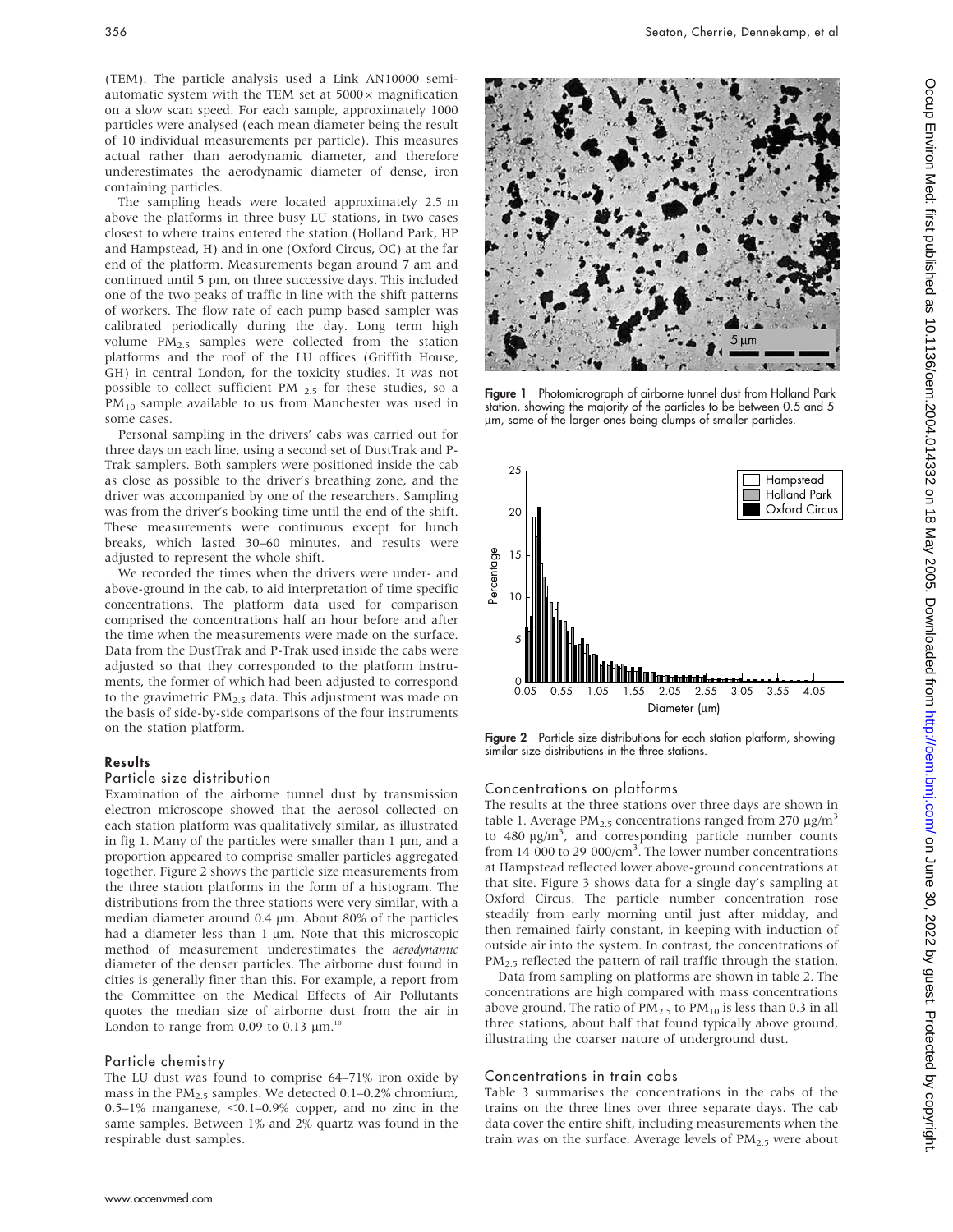

Figure 3 Dust concentrations at Oxford Circus Station (Victoria 15 January 2003.

| <sub>l</sub> t<br>Line),                                |  |  |
|---------------------------------------------------------|--|--|
|                                                         |  |  |
|                                                         |  |  |
|                                                         |  |  |
|                                                         |  |  |
|                                                         |  |  |
|                                                         |  |  |
|                                                         |  |  |
|                                                         |  |  |
|                                                         |  |  |
| mass<br>with                                            |  |  |
| ide on<br>Circus,<br>c con-<br>$\overline{\phantom{a}}$ |  |  |
| t their<br>or the                                       |  |  |

|                     |               | PM <sub>2.5</sub> ( $\mu$ g/m <sup>3</sup> ) | Respirable<br>$(\mu q/m^3)$ | PM <sub>10</sub> ( $\mu$ g/m <sup>3</sup> ) |
|---------------------|---------------|----------------------------------------------|-----------------------------|---------------------------------------------|
| <b>Station</b>      | Location      | Mean (SD)                                    | Mean (SD)                   | Mean (SD)                                   |
| <b>Holland Park</b> | Central Line  | 310 (17)                                     | 790 (37)                    | 1000 (160)                                  |
| Hampstead           | Northern Line | 420 (14)                                     | 1400 (47)                   | 1500 (120)                                  |
| Oxford Circus*      | Victoria Line | 300 (18)                                     | 920 (63)                    | 1100 (33)                                   |

one half of those measured on platforms (table 1), whereas the average PNCs were similar to those on platforms. The differences between the lines represent different durations spent underground.

Figure 4 shows continuous data for dust concentrations over a whole shift in the cab of a train travelling on the Central line. Mass concentrations were increased when the train was in tunnels. Number concentrations also showed increases at similar times (correlation 0.43), because the underground sections of the journey are in more polluted central London, where numbers reflect higher above-ground concentrations. It can be seen that when above ground, the

| drivers' cabs |                                                           |                                               |
|---------------|-----------------------------------------------------------|-----------------------------------------------|
| Location      | PM <sub>2.5</sub> ( $\mu$ g/m <sup>3</sup> )<br>Mean (SD) | PNC (particles/cm <sup>3</sup> )<br>Mean (SD) |
| Central Line  | 130 (12)                                                  | 23000 (3500)                                  |
| Northern Line | 200(1)                                                    | 17000 (1700)                                  |
| Victoria Line | 180 (13)                                                  | 22000 (5000)                                  |

number concentrations are relatively higher than the concentrations and vice versa, again in keeping induction of ultrafine particles from outside.

# Comparisons with above ground

Measurements on the platform and on the surface, ma one day at Hampstead and all three days at Oxford C showed higher number counts and lower gravimetric centrations on the surface than underground (table 4).

# Estimates of exposures underground

For the drivers the measurement data directly represent exposures, since they were collected inside the cab for most of the shift. The best available information for station staff was that the maximum amount of time spent on the platform was c5 hours. Their exposure estimates are therefore based on a time weighted average of the concentration measured on the platform and estimates for the surface concentration. Table 5 shows the estimated average personal exposure levels for both at the three stations/lines investigated.

We believe that these data are representative of the range of possible conditions in the system as a whole and so provide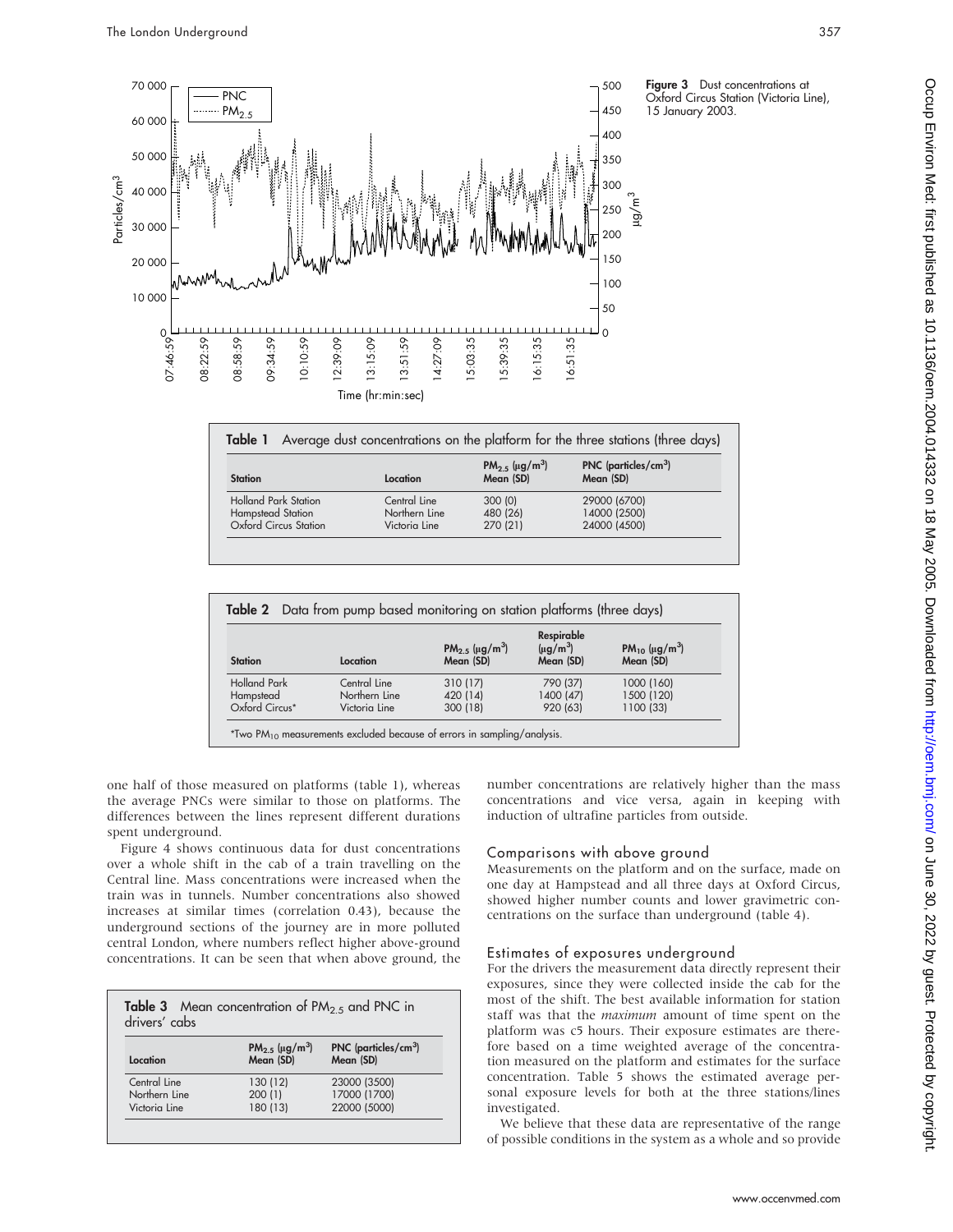

Figure 4 Continuous recording of particle number and  $PM_{2.5}$  concentrations in a cab over a full shift.

| <b>Station</b>           | Line          | Ratio of the concentration<br>underground to that on the<br>surface |                   |  |
|--------------------------|---------------|---------------------------------------------------------------------|-------------------|--|
|                          |               | <b>PNC</b>                                                          | PM <sub>2.5</sub> |  |
| <b>Hampstead Station</b> | Northern Line | 0.38                                                                | 16.0              |  |
| Oxford Circus            | Victoria Line | $\star$                                                             | 92                |  |
|                          |               | 0.60                                                                | 8 <sub>0</sub>    |  |
|                          |               | 0.68                                                                | 7.1               |  |

a sensible basis for exposure estimation. However, in order to allow for the possibility of higher exposures we have used the highest mean exposure plus two standard deviations from both the station and cab measurements. For drivers this *highest likely* exposure would correspond to 210  $\mu$ g/m<sup>3</sup> and for station staff 190  $\mu$ g/m<sup>3</sup>, assuming the latter spent up to 63% of their time on the platform. Averaged over 24 hours, these correspond to an additional exposure of 60–70  $\mu$ g/m<sup>3</sup>.

The exposure of commuters would be less than those of staff, since their duration of exposure underground is much less. Spending approximately 2 hours in trains or on station platforms per day with average exposure level similar to drivers—say, at most, 200  $\mu$ g/m<sup>3</sup>—would increase 24 hour average exposure by 17  $\mu$ g/m<sup>3</sup>. We did not consider using the PNCs for risk assessment since these represent diluted aboveground sources.

## TOXICOLOGY OF DUSTS: WHAT ARE THE TOXIC EFFECTS OF THE EXPOSURE? **Methods**

## Particle samples

Particles were retrieved from the filters by sonication in either phosphate buffered saline (PBS) or into distilled  $H<sub>2</sub>O$ . The optical densities of these particles in solution were determined spectrophotometrically at an absorbance of 340 nm and the concentration obtained from a carbon black standard curve. Samples sonicated in PBS were used for cell exposure, whereas those sonicated in dH2O were used in the cell-free plasmid assay.

There was only sufficient  $PM_{2.5}$  from London for limited toxicology (IL-8). We therefore also used  $PM_{10}$  from Manchester that was available to us for another study and that had been collected on a tapered element oscillating microbalance (TEOM) filter. Other samples were collected from the station platforms as described in the previous section. Particle size data were obtained for a sample of titanium dioxide and a sample of welding fume that have been used as control dusts in a number of toxicity assays. The measurements were made using the methods described in the first section.

## Cellular toxicology

Three standard toxicological tests were performed using the alveolar epithelial cell line A549.<sup>11</sup> Epithelial cells were chosen because particles deposit onto these cells and they are known to be involved in the pathological responses to dusts.12 We determined the effect of the dusts on lactate

|                                              |                                    | Station staff                          |                                    | <b>Drivers</b>                             |  |
|----------------------------------------------|------------------------------------|----------------------------------------|------------------------------------|--------------------------------------------|--|
| Station/Line                                 | PM <sub>2.5</sub><br>$(\mu q/m^3)$ | <b>PNC</b><br>${\rm (particles/cm^3)}$ | PM <sub>2.5</sub><br>$(\mu q/m^3)$ | <b>PNC</b><br>(particles/cm <sup>3</sup> ) |  |
| Holland Park/Central                         | 75                                 | 29000                                  | 130                                | 23000                                      |  |
| Hampstead/Northern<br>Oxford Circus/Victoria | 90                                 | 14000                                  | 200                                | 17000                                      |  |
|                                              | 170                                | 24000                                  | 180                                | 22000                                      |  |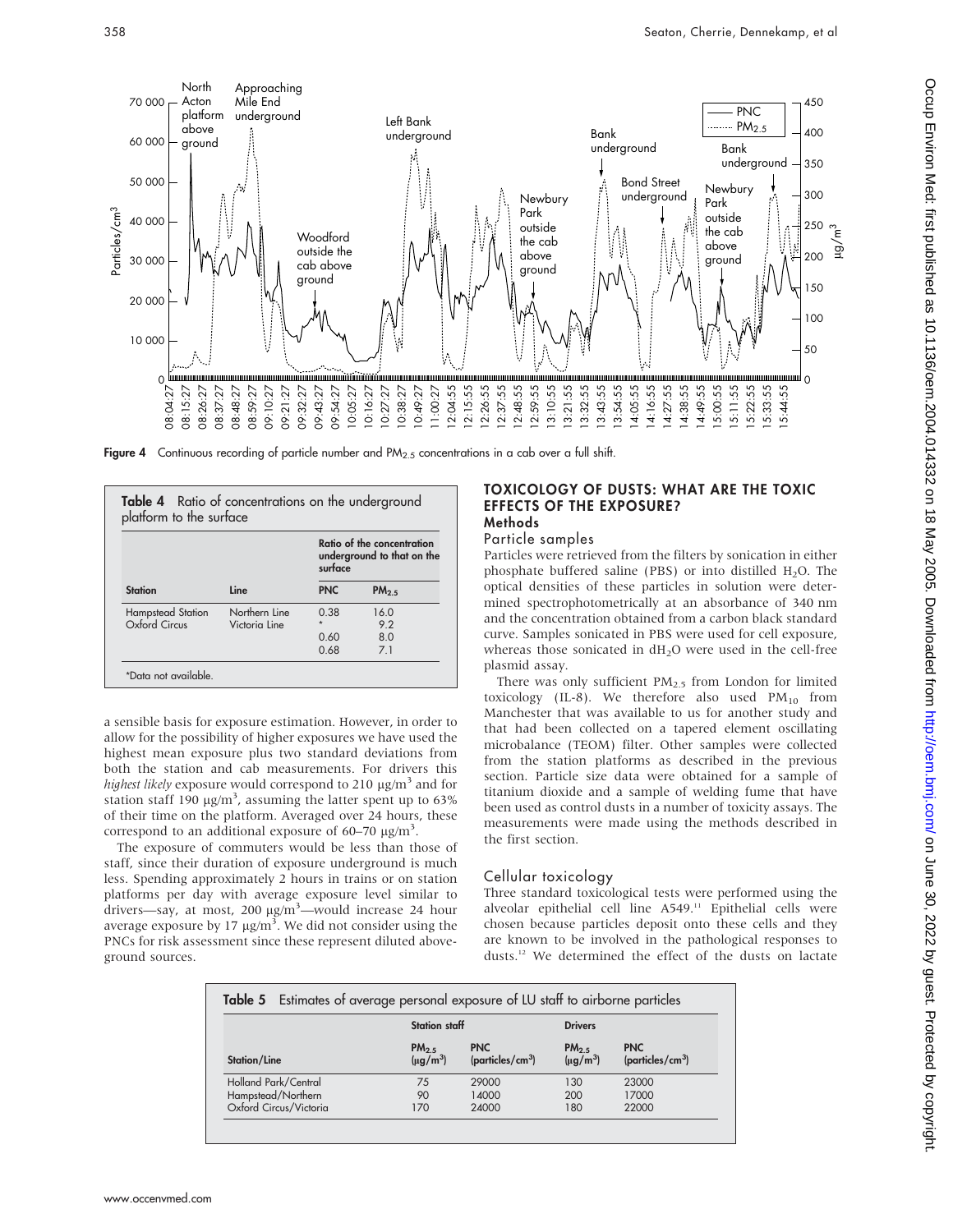dehydrogenase (LDH) release as a measure of cytotoxicity and on interleukin-8 protein release (IL-8) for pro-inflammatory potential. We used a cell-free assay of plasmid DNA scission as a measure of the ability of the particles to generate free radicals.<sup>13</sup>

#### A549 cell culture and treatments

Type II human alveolar-like epithelial A549 cells obtained from the European Type Culture Collection were grown conventionally in Dulbecco's Modified Eagle Medium at 37˚C. Cells were exposed to LU particles,  $PM_{10}$ , TiO<sub>2</sub> (100 µg/ml), or DQ12 quartz over a range of doses  $(1-100 \mu g/ml)$  for eight hours for IL-8 protein release into the supernatant or 24 hours for LDH release. Culture media from these stimulated cells were collected and analysed for IL-8 and LDH.<sup>14 15</sup>

#### Cell-free assay of hydroxyl radical generation

This assay was used as previously described where plasmid DNA (PsiX174) was incubated with various concentrations of particles in a final volume of 20  $\mu$ l at 37°C for eight hours with shaking.16 The amount of free radical activity of a sample is reported as the percentage of DNA damage produced.

#### Results

#### **Cytotoxicity**

Sample GH denotes a PM<sub>2.5</sub> sample collected in a background site near the LU offices as a control. In fig 5 and subsequently, the tunnel dusts are labelled as HP (Holland Park), H (Hampstead), and OC (Oxford Circus). Figure 5 shows that all three tunnel dusts could cause death to epithelial cells as measured by release of LDH. At the highest dose, HP caused about 17% of the total releasable LDH to be freed. The negative control  $TiO<sub>2</sub>$  caused about 2% release of LDH at the highest dose and  $PM_{10}$  (from Manchester) caused about 7% LDH release at the highest dose. The relevance of cytotoxicity seen at this high dose is discussed below.

#### Interleukin-8

The release of IL-8 protein in response to treatment with various particles is shown in fig 6. The error bars are very small and are lost within the symbols. There was a dose dependent stimulation of IL-8 with all of the tunnel dusts. The  $PM_{2.5}$  from a control site produced much less stimulation than the tunnel dusts at the highest dose, and  $TiO<sub>2</sub>$  was the least active in causing IL-8 release at the highest dose.



Figure 5 Percentage of total LDH released by cells treated with various doses of different particles. Data are mean (SEM) of triplicate wells in three separate experiments.



Figure 6 IL-8 release induced by various doses of the different particles. Data presented are mean (SEM) of triplicate wells in three separate experiments.

## Role of soluble transition metals in the IL-8 releasing activity of the tunnel dusts

The control IL-8 levels were rather higher than in the experiments reported in fig 6, and the amount of stimulation by the soluble components was between 400 and 500 pg/ml about half of that produced by the whole particles (particles + soluble components). Production of IL-8 by the soluble components of tunnel dust was decreased to less than control values by chelation (fig 6), indicating that all of the IL-8 stimulating activity in the supernatants could be explained by soluble transition metals. This compares with similar reduction in the IL-8 releasing activity of the soluble components of welding fume when they are treated with chelex beads.<sup>15</sup> Chelation had little effect on control medium or soluble components of  $PM_{10}$  (fig 6).

## Plasmid assay

The plasmid assay revealed the tunnel dusts to have more free radical activity than  $TiO<sub>2</sub>$  and PM<sub>10</sub>, which had activity that was no different from controls (fig 7).

#### Benchmarking against other dusts

In order to place the toxicity of the tunnel dusts in context we have chosen quartz and welding fume data available from recent and ongoing studies for comparison. Figures 8 and 9 show the data obtained in the present study for tunnel dust



Figure 7 Amount of plasmid DNA damage caused by various particle types. Data represent the mean of duplicate lanes in three separate experiments.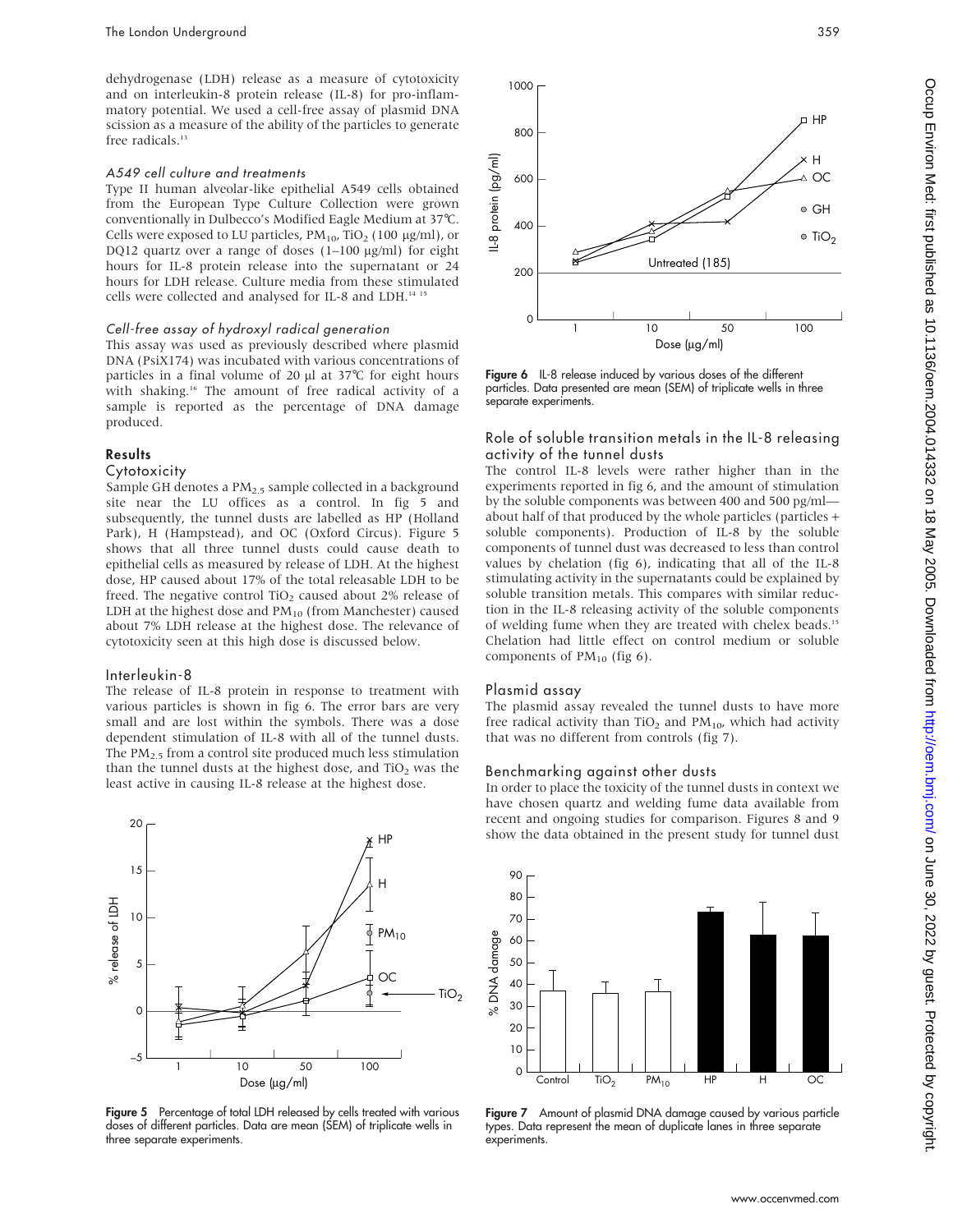(the average of the three stations) and  $TiO<sub>2</sub>$  plus data from other studies for quartz and welding fume. None of these experiments used 100 µg/ml and so the closest dose used (80 or 125 µg/ml) is shown; all data represent the mean from three separate experiments. Figures 8 and 9 show that quartz was highly lethal but stimulatory at low dose, while  $TiO<sub>2</sub>$  was low in activity. Tunnel dust and welding fume in the two assays are similar in activity and much closer to  $TiO<sub>2</sub>$  than to quartz in activity. Figure 10 shows the comparative size distributions of these dusts. The median size of the welding fume measured by electron microscopy was  $0.2 \mu m$  (90% less than 0.7  $\mu$ m), and the TiO<sub>2</sub> median size was 0.3  $\mu$ m (90% less than  $1 \mu m$ ).

## **DISCUSSION**

Public and workforce anxiety may be generated by speculation, sometimes uninformed, about hazards from industrial processes or operations. Indeed, such scares are commonplace and often welcomed by the news media. In most instances, facts are hard to come by and evidence of adverse human health effects is not available. How should an organisation or a regulatory authority respond to such anxieties?



Figure 8 Percentage release of LDH following treatment with the indicated doses of different particles.



Figure 9 Release of IL-8 following treatment with the indicated doses of different particles.

In developing a response it is useful to have well informed estimates of the risks. This depends on an understanding of the toxic hazard, usually based on toxicological studies at relatively high dose, the likelihood and intensity of human exposure, and if possible information on relationships in populations between exposure to the material in question and adverse health effects. There is a rational, four pronged approach to obtaining such estimates, and a piecemeal response usually leads only to further confusion and exacerbation of anxieties. The basis of this approach is to attempt to answer a series of questions, each of which may lead to or negate the need for the next, as follows:

- What are people exposed to?
- What are the toxic effects of this agent (i.e. its hazard)?
- $\bullet$  How much are people exposed to?
- What associations have previously been shown in populations exposed to this agent (i.e. the risk)?

It is often possible to estimate risks reliably with such an approach, but if the fourth question cannot be answered it may be necessary to carry out an appropriate epidemiological study, if a study of suitable power and reliability can be designed and conducted.

In the present case we argued, from some prior understanding of possible answers to the first two questions, that a careful assessment of exposures would allow us to make some estimates of risk relative to that of other workers exposed to similar substances. We speculated, correctly as it turned out, that underground exposures would be mainly to particulate iron oxide and that the concentrations of ultrafine, combustion generated particles would be lower than above ground. We did not know what levels of exposure might obtain underground, nor did we have any knowledge of the toxicity of such dust, although we had previously studied welding fume and many other industrial and environmental dusts of varying toxicity. We presented our proposals to those primarily concerned, the managers and workers of the London Underground, and in discussion with them agreed the methods to be used. We left open the possibility of later epidemiological studies if our results suggested a need for them.

#### What are people exposed to?

The answer to this question is that people underground are exposed to iron oxide, assuming the fine iron abrasion dust is rapidly oxidised, with trace amounts of chromium, copper, zinc, manganese, and quartz. There is insufficient quartz to cause silicosis, and earlier studies carried out when somewhat higher levels had been present had shown that the toxicological effects of quartz were ameliorated by the iron oxide.<sup>17</sup> The concentrations of chromium and manganese would be less than one tenth and one hundredth respectively of the occupational exposure standards for these metals in the most highly exposed workers. At the same time, concentrations of ultrafine particles are lower underground, illustrating the fallacy of quoting risks based on mass measurements of dusts from different sources. The well known associations between outdoor air pollution and illness relate to exposure to dust generated by fossil fuel combustion comprising mainly extremely small particles weighing very little. In the Underground the particles are larger and heavier, and made of iron rather than carbon. It is highly unlikely that such aerosols would have similar effects on people. On that basis, we judged that it is inappropriate to estimate the risks to workers and commuters underground by assuming that risks per  $\mu$ g/m<sup>3</sup> PM<sub>2.5</sub> (or PM<sub>10</sub>) are similar in the two situations. Such comparisons would be misleading.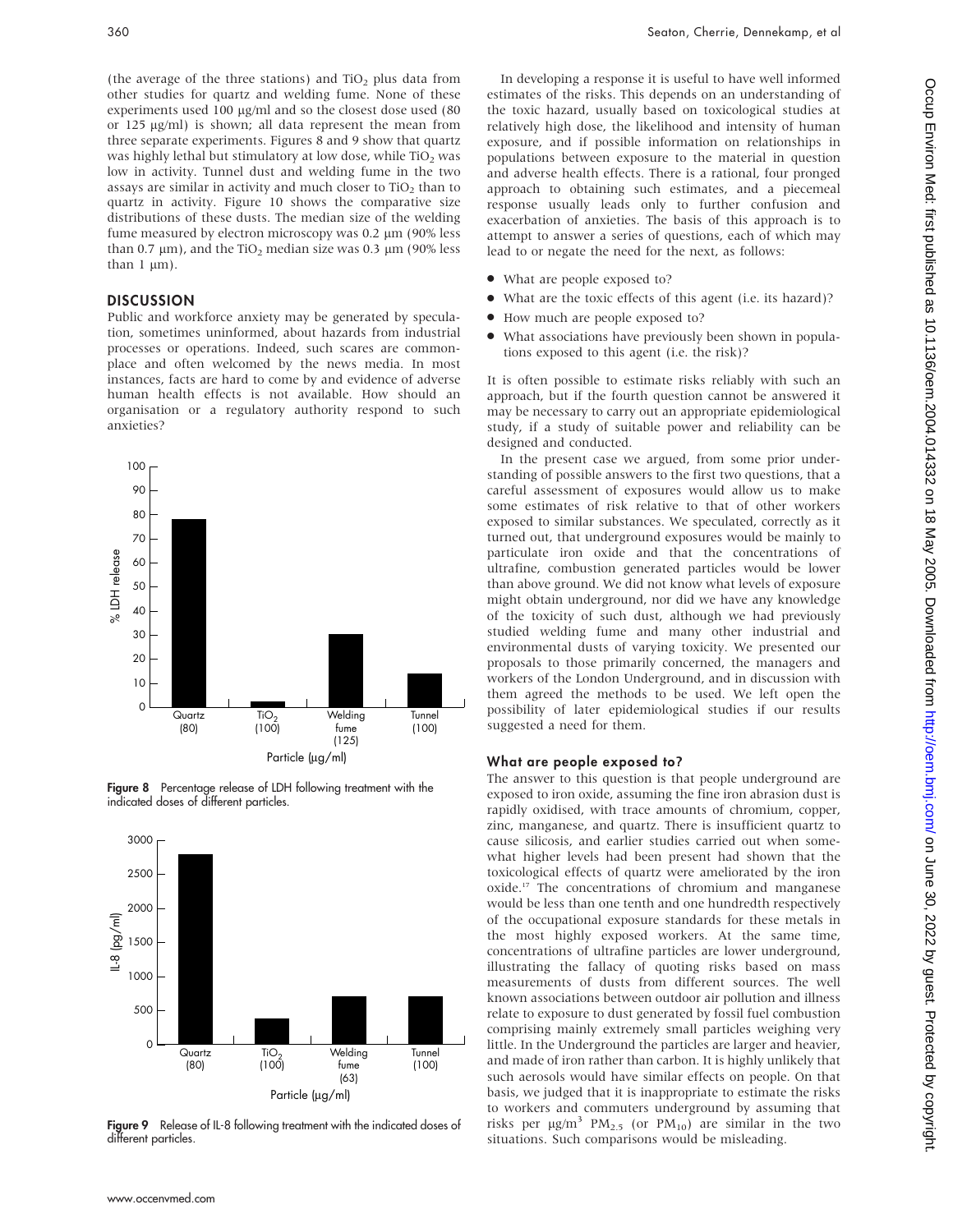## What are the toxic effects of the substance to which they are exposed?

In addressing this question we carried out three standard tests of toxicity. We had only limited amounts of LU dust and even less  $PM_{2.5}$  from London, and so we were limited in the tests that we could do. Moreover, our recent studies have shown that  $PM_{10}$  is an unsatisfactory comparator, in that its in vitro toxicity varies greatly from day to day, depending on local and trans-boundary sources, as well as from place to place.18 We therefore compared our results with those from well characterised control dusts—titanium dioxide, welding fume, and quartz, in increasing order of toxicity. This showed that, weight-for-weight, underground dust is comparable in toxicity to welding fume, more than titanium dioxide and appreciably less than quartz. An important point to recognise is that the concentration at which toxicity appears in these simple in vitro tests is very high, some 40 000 times that which would reach the central alveolar region of the lung of someone working underground.<sup>19</sup>

It has been suggested that the toxicity of many inhaled particles, including ambient particulate matter, is due in part to its iron content,<sup>13</sup> and that therefore a dust comprising iron must be exceptionally toxic. However, the toxicity of such particles is due in large part to free iron ions on the surface, available to take part in Fenton chemistry and to generate free radicals.<sup>13</sup> This was the case in this study, where chelation of the free iron removed the toxicity. In other words, the similarity to welding fume comes from the surface iron, which is a very small proportion of the total. But molecular iron is also toxic when absorbed into the body, and the gut has sophisticated mechanisms for preventing absorption of more than the 1–2 mg required daily. Absorption of iron from the lungs is fortunately prevented by the existence of a similar mechanism that ensures its uptake by macrophages, $20$  and this is presumably the reason that haemochromatosis has rarely been described in welders, $21$  who may be exposed to between 1 and 5 mg per shift. Where it has, it is likely that the individual is at risk because of a genetic polymorphism, which presumably influences lung as well as gut uptake. The approximate maximal dose of iron to the lung of an LU worker, assuming a respired volume of  $4 \text{ m}^3$  per shift, 50% deposition at alveolar level, and molecular iron (as opposed to iron oxide) to comprise c50% of the dust inhaled would be less than 50 mg daily at alveolar level, most of which is likely to be removed by the above mechanisms. The normal daily iron requirement is 1 mg in men and double or more in menstruating women.

## How much are people exposed to?

The answer to the third question allows a perspective on the more alarmist speculations.7 Workers exposed underground would receive a maximum of 200  $\mu$ g/m<sup>3</sup> over eight hours. The UK occupational exposure standard for welding fume (measured as iron oxide) is 5 mg/m<sup>3</sup> (5000  $\mu$ g/m<sup>3</sup>) over an eight hour shift. The limit is identical to that of iron oxide (measured as iron). Welding fume comprises significantly finer particles than those found in the Underground (fig 10). Commuters exposed for two hours would receive an incremental PM<sub>2.5</sub> exposure of 17  $\mu$ g/m<sup>3</sup> over 24 hours, but this would comprise iron oxide rather than ultrafine particles.

## What associations have previously been shown in populations exposed to this substance?

The final question is most readily answered by considering studies of welders, of which there are many. Welding fume is undoubtedly toxic, although risks to welders other than that of pneumonia<sup>22</sup> are generally attributed to components of the fume other than iron. The maximum exposures in LU are approximately 25-fold lower than the UK occupational exposure standard for iron oxide and welding fume. A fume is likely to be more toxic than an abrasion generated dust, since it is finer and so presents a much greater surface area per unit mass to the lungs, leading to more rapid dissolution of soluble toxics such as metals as well as presenting a greater surface area for free radical reactions if the surface is inert.<sup>23</sup> We concluded that risks of serious disease of the lungs or heart from exposure underground would be very low, and probably difficult to detect above background in any feasible study. Thus a sensible answer to the question ''Should I travel by London Underground?'' would be: ''If you travel in London, base your choice on cost and convenience, not on risks to health by inhalation of dust. Above ground you will breathe traffic fumes, below ground less of that, but some iron oxide.'' We did not recommend a direct epidemiological study as we believed that any small risks that might be present would be difficult or impossible to detect in any practicable study. This was accepted by the LU management and union representatives.

In conclusion, we obtained sufficient information on likely exposures to suggest that those principally at risk from dust inhalation by working or travelling in the London Underground should not be seriously concerned, although efforts to reduce dust concentrations should continue, since the dust is not without toxicity. In doing so we used a methodology that could be considered at an early stage for

 $3 \mu m$ 



Figure 10 Log probability plot comparing the tunnel dust size distributions with the data for the control dusts, plus photomicrographs.